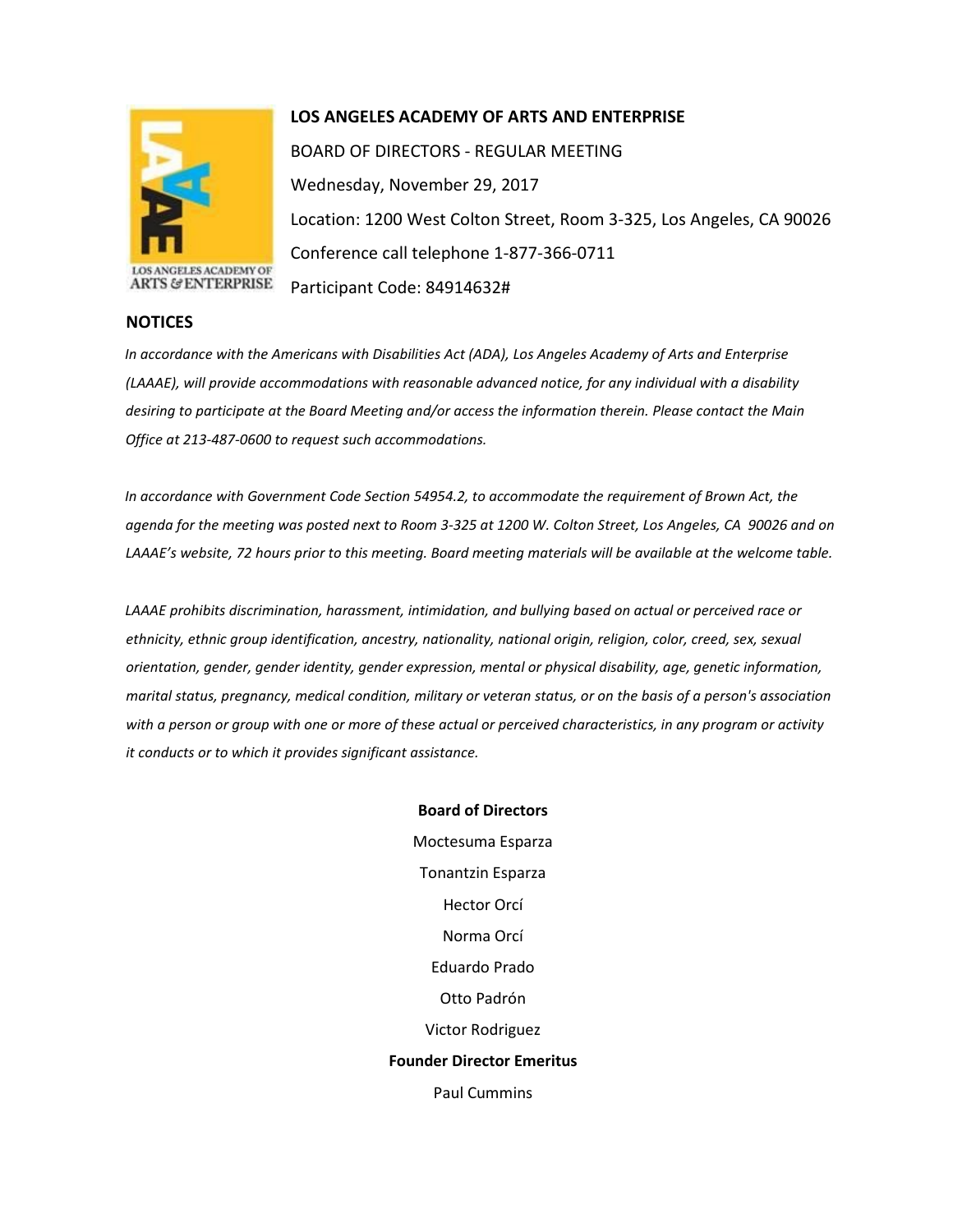## **AGENDA\_\_\_\_\_\_\_\_\_\_\_\_\_\_\_\_\_\_\_\_\_\_\_\_\_\_\_\_\_\_\_\_\_\_\_\_\_\_\_\_\_\_\_\_\_\_\_\_\_\_\_\_\_\_\_\_\_\_\_\_\_\_\_\_\_\_\_\_\_**

- 1. Welcome Call to Order Roll Call Establish Quorum
- 2. Approval of Agenda
- 3. Approval of Previous Meeting Minutes
	- a. August 30, 2017
	- b. September 27, 2017
- 4. Principal Update
	- a. Enrollment Update
	- b. Academic Update
		- 1. Dashboard Presentation
	- c. Arts
		- 1. Fieldtrips, Cultural Events
	- d. Recruitment Plan Update
	- e. Recognitions
		- 1. Student of the Month (September 2017)
		- 2. Teacher of the Month (September 2017)
- 5. Stakeholder Update
- 6. Public Comment
- 7. New Business
	- a. Approval of Financial Reports
		- 1. Balance Sheet
		- 2. Income Statement
		- 3. Budget to Actuals
		- 4. Cash Flow